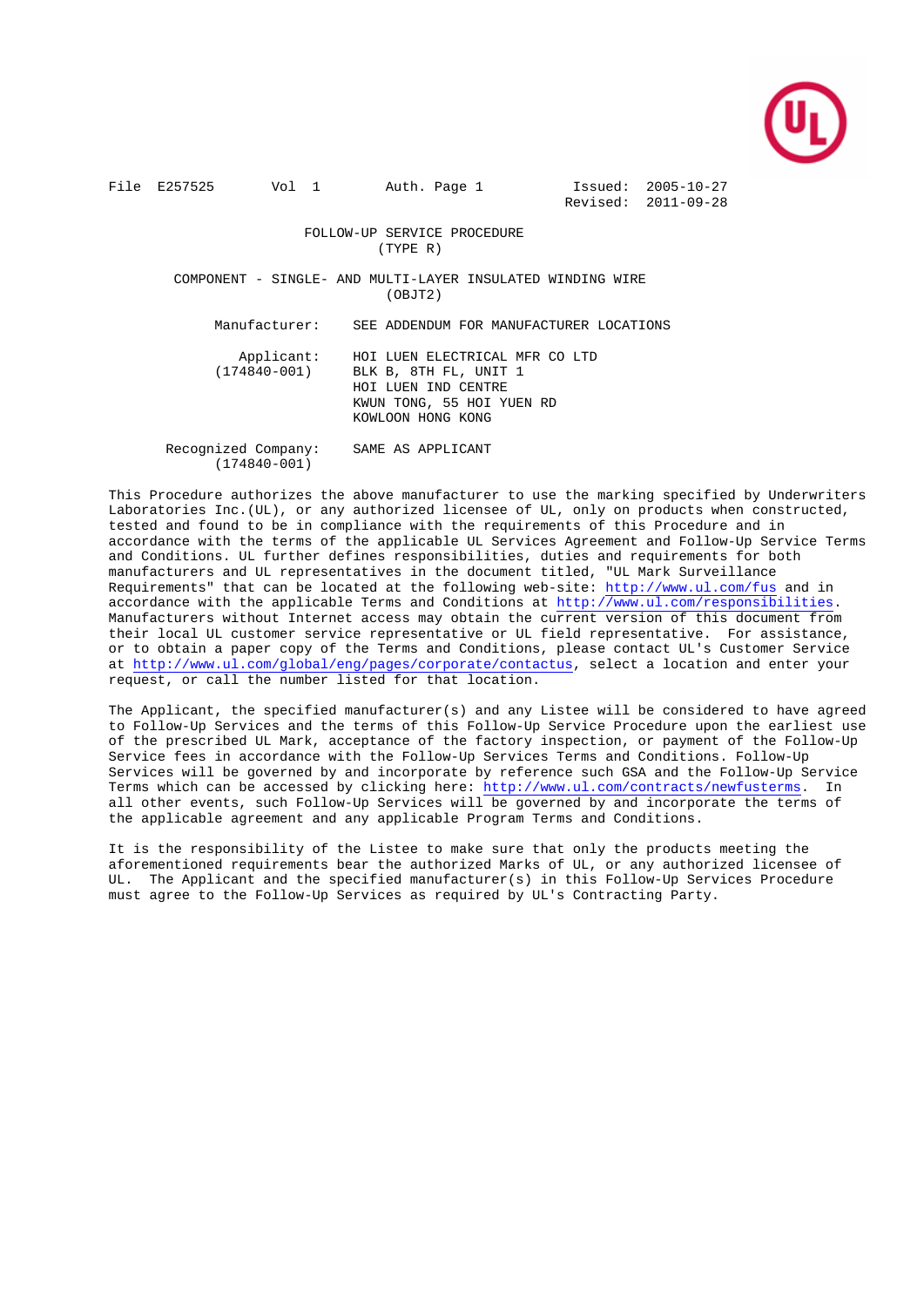| File E257525 | Vol 1 | Auth. Page 2 |  | Issued: 2005-10-27  |
|--------------|-------|--------------|--|---------------------|
|              |       |              |  | Revised: 2011-09-28 |

This Procedure contains information for the use of the above Manufacturer(s) and representatives of UL or any licensee of UL, and is not to be used for any other purpose. It is lent to the Manufacturer with the understanding that it will be returned upon request and is not to be copied in whole or in part.

This Procedure, and any subsequent revisions, is the property of UL and any authorized licensee of UL, and is not transferable. This procedure contains confidential information for use only by the above named Manufacturer(s) and representatives of UL and is not to be used for any other purpose. It is lent to the Subscribers with the understanding that it is not to be copied, either wholly or in part unless specifically allowed, and that it will be returned to UL, upon request.

UL shall not incur any obligation or liability for any loss, expense or damages, including incidental, consequential or punitive damages arising out of or in connection with the use or reliance upon this Procedure to anyone other than the above Manufacturer(s) as provided in the agreement between UL or an authorized licensee of UL, and the Manufacturer(s).

Willam R.Carney Director North American Certification Program

|                  | File E257525 | Vol 1           |                                     | Addendum To        | Page |  | Issued: | $2005 - 10 - 27$          |
|------------------|--------------|-----------------|-------------------------------------|--------------------|------|--|---------|---------------------------|
|                  |              |                 |                                     | Authorization Page |      |  |         | Revised: $2011 - 09 - 28$ |
|                  |              |                 | LOCATION                            |                    |      |  |         |                           |
| $(372277 - 003)$ |              |                 | DONGGUAN HOI LUEN ELECTRICAL MFR CO |                    |      |  |         |                           |
|                  |              | LTD             |                                     |                    |      |  |         |                           |
|                  |              | NO 15 KE JI RD  |                                     |                    |      |  |         |                           |
|                  |              | OIAO TOU TOWN   |                                     |                    |      |  |         |                           |
|                  |              | <b>DONGGUAN</b> |                                     |                    |      |  |         |                           |
|                  |              |                 | GUANGDONG 523000 CHINA              |                    |      |  |         |                           |
| Factory ID:      |              | NONE            |                                     |                    |      |  |         |                           |